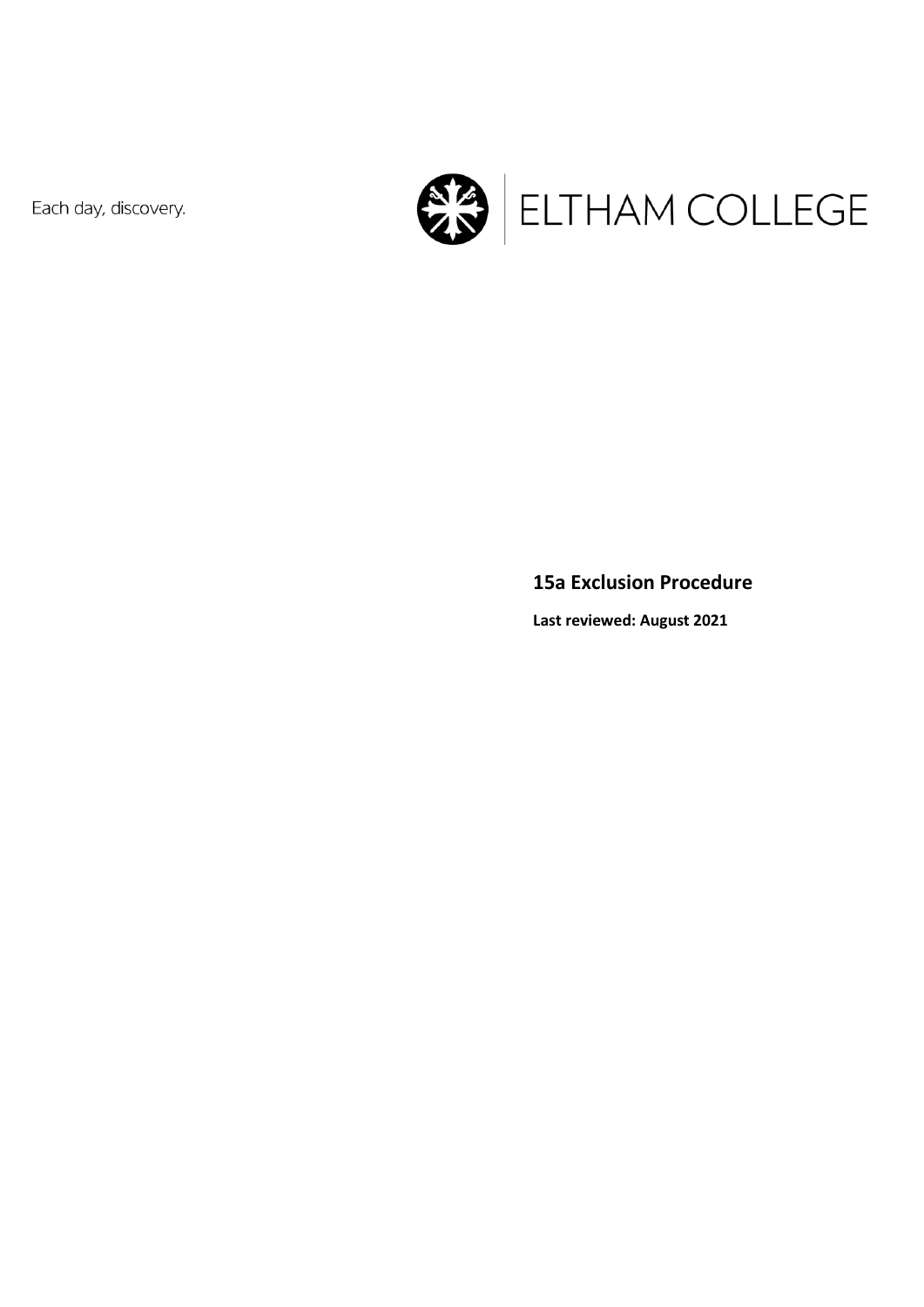

# **Version Control Information**

| <b>Reason For Amendment</b> | Name              | Date           | Main changes                    |
|-----------------------------|-------------------|----------------|---------------------------------|
| <b>Annual Review</b>        | <b>Bursar</b>     | August<br>2016 |                                 |
| <b>Annual Review</b>        | <b>HR Manager</b> | August<br>2017 | Checked for staffing changes    |
|                             | <b>Bursar</b>     | Feb 2018       | Removal of conditional language |
| <b>Annual Review</b>        | HM                | March<br>2019  | None                            |
| <b>Annual Review</b>        | AMM               | June 2020      | None                            |
| <b>Annual Review</b>        | AMM               | August<br>2021 | None                            |
|                             |                   |                |                                 |

## **Other Related Policy Documents**

- Sanctions and Support Policy (Junior School);
- Sanctions and Support Policy (Senior School);
- Complaints Policy.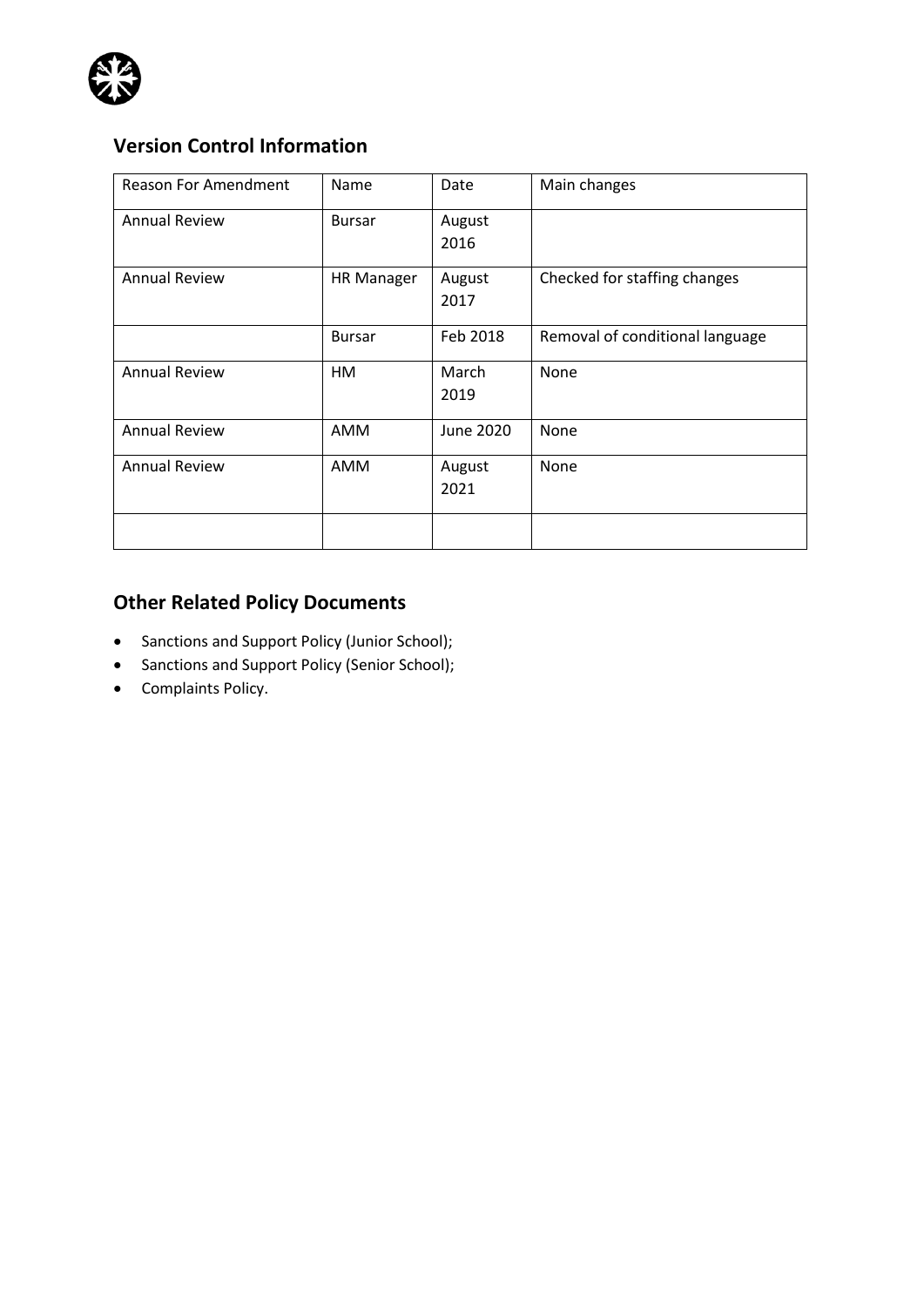

### **1 Introduction**

This note sets out an outline of the procedures that are followed if a student has been expelled or their removal requested according to according to Section 3 (f)(i) or Section 6 of the Standard Terms and Conditions governing the relations between Eltham College and the parents and guardians of students at the school ("the parent contract");

This note does not apply to a termination of a student's schooling by agreement.

For the purposes of this note:

a. a right of appeal is a procedure which encompasses the possibility of a rehearing by a panel of governors of Eltham College of matters of fact and discretion;

b. a right of review is a procedure under which the panel considers whether the Headmaster (or other decision-maker) has acted within the limits of his discretion and properly directed himself as to the issues and the applicable rules.

#### **2 Rights Available to Parents**

If there is an exclusion, a right of appeal exists.

If the removal of a student has been required, a right of review exists. The Governing Body has nevertheless decided that the procedures applicable to a right of appeal may be made available in any case where the removal of a student has been required in grave circumstances.

If, after being given the full details of the school's position in relation to the matter, a parent agrees to remove a student prior to the Headmaster proceeding to an exclusion, the right of appeal is forfeit.

If a parent or guardian intends to exercise their right of appeal to, or of review by, a panel of Governors, they must give notice of their intention, in writing, within five days of the notification of exclusion/requirement to remove. Any appeal/review is heard within ten days of the notice of appeal. These time limits may be extended by agreement if the decision-maker and the parent or guardian agree. Please note that if notice is received during a school holiday period or the time within which it is to be dealt with enters the school holiday period the times set out above may be delayed if it proves impossible to make contact with staff who are material to the matter in question.

If notice of intention to appeal or to apply for a review is made, the Headmaster advises the parent or guardian of the procedure to be followed and supplies a copy of this note.

#### **3 Procedure**

The Chairman of the Governors of Eltham College appoints a panel of not fewer than two Governors and one person independent of the running of the school, to hear the appeal or to conduct the review.

The DFE has given the following guidance as to who may serve as an independent panel member: "Our general view is that people who have held a position of responsibility and are used to scrutinising evidence and putting forward balanced arguments would be suitable. Examples of persons likely to be suitable are serving or retired business people, civil servants, heads or senior members of staff at other schools, people with a legal background and retired members of the police force." The names of the panel are notified to the Headmaster and to the parent(s) or guardian of the student.